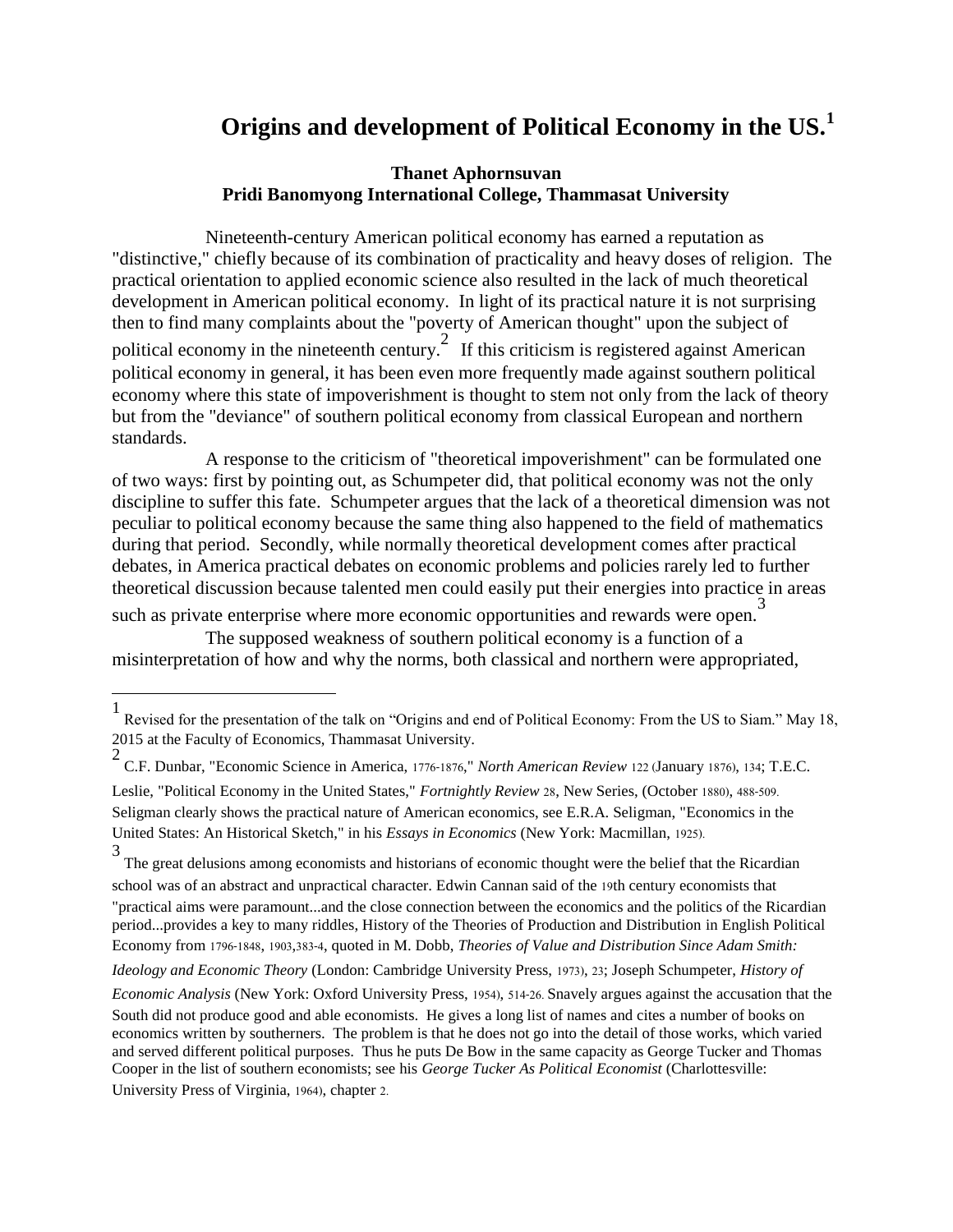redefined and applied in ways that made sense in the context of the mid-nineteenth century South. Many studies use the development of political economy in Europe as the standard by which they measure the development of the discipline in the United States in general and the Old South in particular. Often they find specific economic statements made by southern economists false because the logic and reasoning does not correspond with that of classical political economy.

 Early on southern political economists shared a similar view with their northern colleagues in refuting some schools of the European classical political economy and developing an American version of economics. But the dominating influence of slavery on the southern intellectual meant that a split between northern and southern economic thought was inevitable. By the 1830s, when the South advanced its own political and social ideologies, southern political economists faced a dilemma of conflicting commitments towards the science of economics or towards their society. This dilemma would not have posed a problem to southern political economists if southern society could have grown and developed on the liberal tradition of the bourgeois ideology. But as its political structure and economic relations matured, the Old South found itself more and more at odds with northern politics and ideas. Thereafter, as discussed perceptively by Eugene Genovese and Elizabeth Fox-Genovese, the social relations of southern slave society blocked the development of southern political economy.<sup>4</sup> Gradually, southern political economists become more and more isolated not only from their northern counterparts but from the politics and ideas of the South as well. After the Compromise of 1850, which ignited the radical proslavery movement and signaled the eventual triumph of secessionists in the South, southern political economists found no place in the politics of secession. They could not use political economy to support or defend the rights of the South in breaking up the Union and the national economy. Finally southern intellectuals, particularly the proslavery theorists, in condemning the capitalist system and its liberal bourgeois ideology, attacked political economy as a false philosophy that led to the practice of "Free Love and no government," which was at war with not only the South, but Christianity and mankind. Southern proslavery theorists argued that based on the idea of selfishness, liberal political economy thus

advocated social exploitation and anarchy in a social order. De Bow and a few southern political economists, however, tried to defend the proper role and good reputation of political economy in the social and economic development of the South. These efforts were in vain and finally were swept away in the storms of a radical proslavery movement that the so-called "fireeaters" of the South, including James D.B. De Bow, actively participated in.

 In their attempts to justify their society, southern political economists relinquished liberal political economy and tried to advance a "practical" political economy in accord with the conditions of their region. In essence they adopted a new perspective vis-à-vis the key concepts

 $\overline{a}$ 

<sup>4</sup> Eugene D.Genovese and Elizabeth Fox-Genovese, "Slavery, Economic Development, and the Law: The Dilemma of the Southern Political Economists, 1800-1860," in *Washington and Lee Law Review* 41 (Winter 1984), 1-29.

<sup>5</sup> See for example the attack on classical political economy by George Fitzhugh in, "The False and the True Political Economy," *De Bow's Review* 30 (May & June 1861), 540-546. Such attacks on political economy could make more sense when viewed as the critique of capitalism. See the brilliant discussion of this topic by Eugene D. Genovese in *The World the Slaveholders Made: Two Essays in Interpretation* (New York, Vintage Books, 1969), 165-194.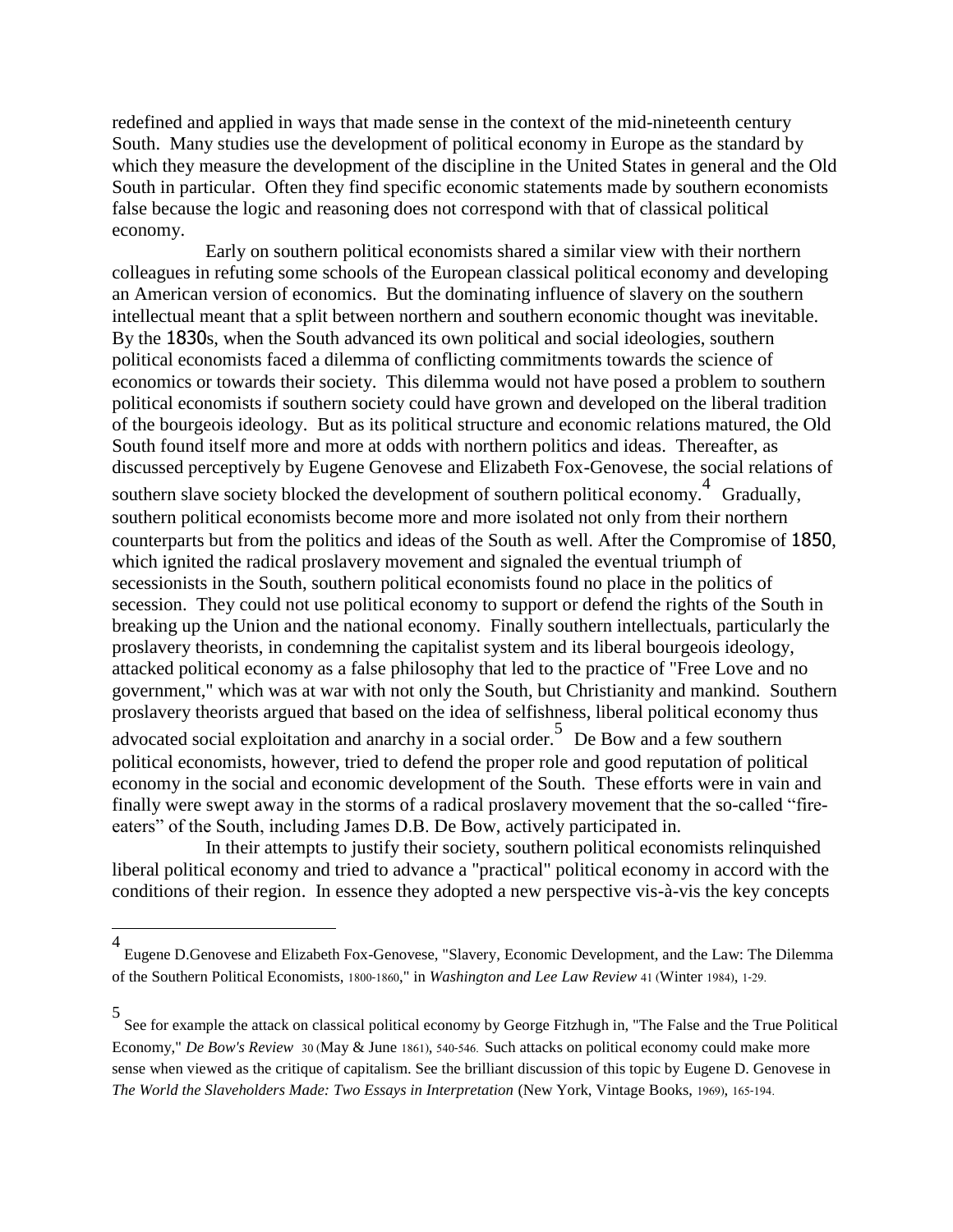of classical political economy, a perspective which was capable of explaining the existing master-slave relations and plantation economy. They even tried to offer their "new" world view and ideology as an alternative to the rise and expansion of the dehumanized system of capitalism. In the end this venture did not work mainly because southern political economists still relied on and borrowed their language and economic notions from bourgeois political economy. This process is best illustrated in De Bow's economic ideas. Paradoxical though his ideas may seem, they reflect the contradictory nature of southern society

 Other studies explain southern economic ideas mainly from theoretical perspectives with little or no relation to the existing political and social realities. Searching for a systematic discourse on economic theory based on the classical model without looking at its relation to the existing ideology is doomed to failure from the beginning. Like any other social and political ideas and theories, economic thought and theory are conceived within the particular political and social relations of a state. In this sense, political economy was complex because it grew out of the existing common sense and non-economic ideas of a society. As Louis Dumont has pointed out, an economic viewpoint does not exist out there in society. Men construct it. The economic viewpoint, thus, does not tell us how it constructs its principles and the essence of economics. We have to find them in the "relation between economic thought and the global ideology."<sup>7</sup> The "economic" question, therefore, must be treated as a "complex social reality" because it is both a "particular field" dealing with production, distribution and consumption, and, at the same time, a "particular aspect" of all non-economic activities.<sup>8</sup> This problem is even more acute in the understanding of economic ideas in the Old South and the way southern political economists conceived the elements of political economy differently from northerners and the classical economists, because it was precisely at this period, when southern society had matured as a "slave society" with its "peculiar" world view, that political economy or economic science also

<sup>6</sup> See Ernest Teilhac, *Pioneers of American Economic Thought in the Nineteenth Centur*y (New York: Macmillan, 1936); Joseph Dorfman, *The Economic Mind in American Civilization, 1606-1865*3 vols.(New York: Viking Press, 1946); Henry W. Spiegel, *The Rise of American Economic Thought* (Philadelphia and New York: Chilton Company, 1960); Tipton R. Snavely, *George Tucker As Political Economist*; M. Leiman, *Jacob N. Cardozo: Economic Thought in the Antebellum South* (New York and London: Columbia University Press, 1966); B.F. Kiker and Robert J. Carlsson eds., *South Carolina Economists: Essays on the Evolution of Antebellum Economic Thought* (Columbia, South Carolina: The Bureau of Business and Economic Research, 1969); Michael Hudson, *Economics and Technology in 19th Century American Thought: The Neglected American Economists* (New York & London: Garland Publishing, Inc.,1975); Paul K. Conkin, *Prophets of Prosperity: America's First Political Economists* (Bloomington: Indiana University Press, 1980).

<sup>7</sup> Louis Dumont, *From Mandeville to Marx: The Genesis and Triumph of Economic Ideology* (Chicago and London: University of Chicago Press, 1977), 24.

<sup>8</sup> Maurice Godelier, *Rationality and Irrationality in Economics*, trans. Brian Pearce (New York and London: Monthly Review Press, 1972), 23.

<sup>9</sup> See the excellent and stimulating discussion of slavery and capitalism in Howard Temperley, "Capitalism, Slavery and Ideology," *Past and Present* 75 (May 1977), 94-118.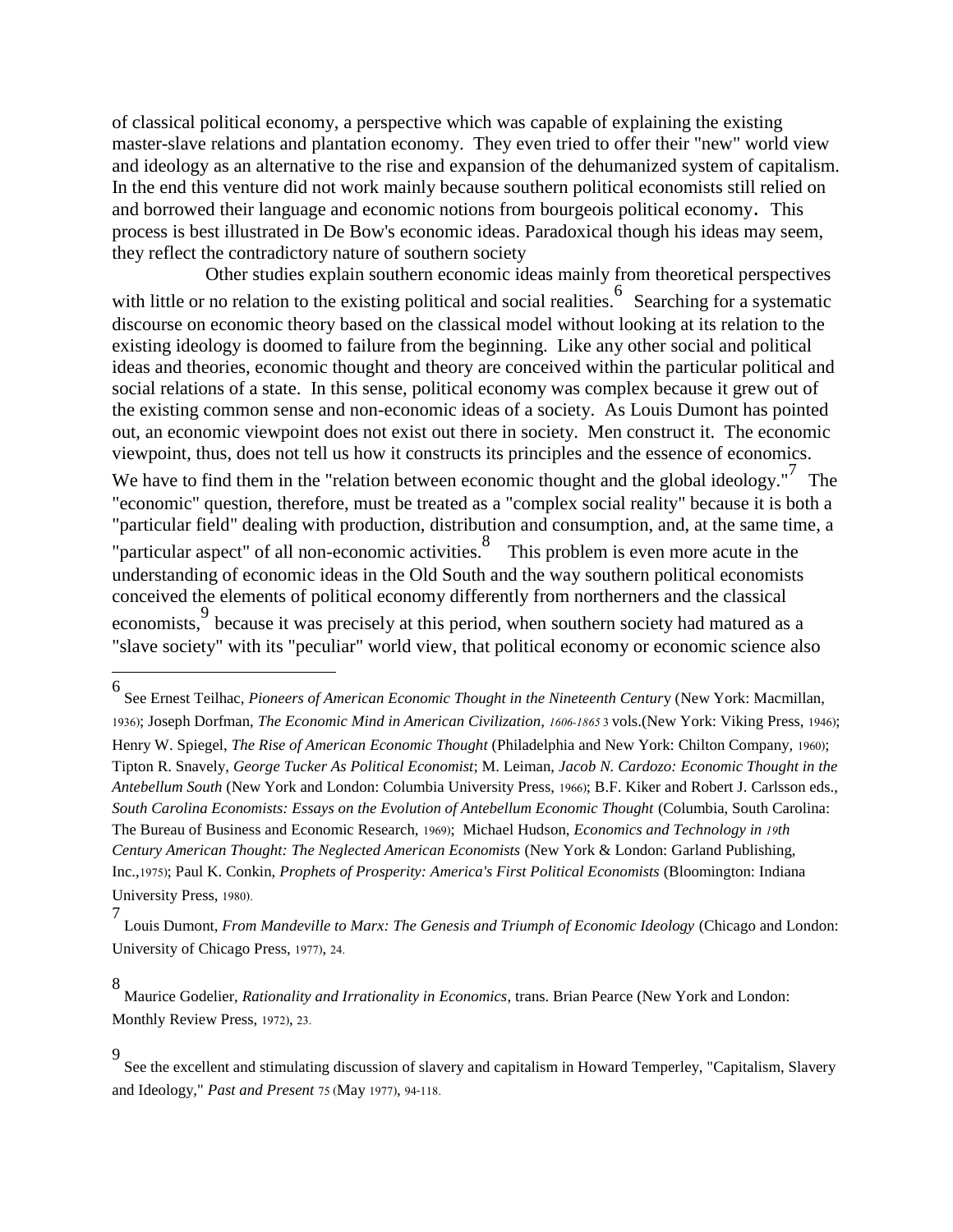emerged as a distinct social science discipline and occupied a central place, next to moral philosophy, in the discourse on social progress. The southern slave society was a "discrete social formation" crystallizing the "distinct social relations, political economy, and culture that constitutes a subsidiary society within the dominant mode of production."<sup>10</sup> The slave South emerged during the expansion of the capitalist world market, but before the triumph of industrial capital and its free labor system. In this perspective, the South's social relations of production developed as "modern" relative to European feudalism, and as "retrogressive" relative to the emerging western capitalism.

 This practice of studying economic thought without its social history has, unfortunately, become a standard practice since, by the last decade of the nineteenth century, the adjective "political" was dropped in favor of "pure or positive economics." $11$  With the claim of its scientifically determinable generalizations, economics and its practitioners cut themselves off from their history and proceeded deductively from a limited number of abstract postulates to formulate their theses, disregarding or manipulating factors not covered by the original postulates.<sup>12</sup> .

 Historians have interpreted southern economic ideas in different ways; one of them is why and how southerners reconciled their "capitalist" economic ideas with the proslavery ideology. James L. Huston asserts that there was a paradox between southern economic formulations and proslavery ideas. On the one hand, southerners believed in the philosophy of free trade with all its bourgeois theoretical assumptions, including individual liberty and property rights. On the other hand, southerners also deeply believed in the system of patriarchal slavery, the antithesis of the free labor system and the bourgeois ideology. To evade this paradox, Huston explains, southerners sought racial arguments to justify the use of slave labor and prove its compatibility with economic progress. But racial justification, Huston maintains, "never wholly resolved this dilemma in Southern economic thought," in particular the contradiction between the proslavery doctrines and the principles of free market economics.<sup>13</sup> The interesting

 $\overline{\phantom{a}}$ 

<sup>10</sup> Elizabeth Fox-Genovese, *Within the Plantation Household: Black and White Women of the Old South* (Chapel Hill & London: University of North Carolina Press, 1988), 57.

<sup>11</sup> See Joseph A. Schumpeter, *History of Economic Analysis* (New York: Oxford University Press, 1954), 21-22;

Donald N.Winch, "What Price the History of Economic Thought?," *Scottish Journal of Political Economy*," 9

<sup>(</sup>November 1962), 193-204. Both Schumpeter and Winch agree in the necessity of history to the full understanding of economic thought and theory. Mark Blaug, while supporting that idea of the importance of history in economic theory, insists that the history of economic thought "is nothing but the history of our efforts to understand the workings of an economy based on market transactions." Thus the objective of Blaug's history of economic thought is not society but only "market transactions." See his *Economic Theory in Retrospect,* Third Edition (Cambridge: Cambridge University Press, 1983), 6.

<sup>12</sup> Martin Staniland, *What Is Political Economy? A Study of Social Theory and Underdevelopment* (New Haven and London: Yale University Press, 1985), 14.

<sup>13</sup> James L. Huston, "The Panic of 1857, Southern Economic Thought, and the Patriarchal Defense of Slavery," *The Historian* 46:2 (1984), 165,186.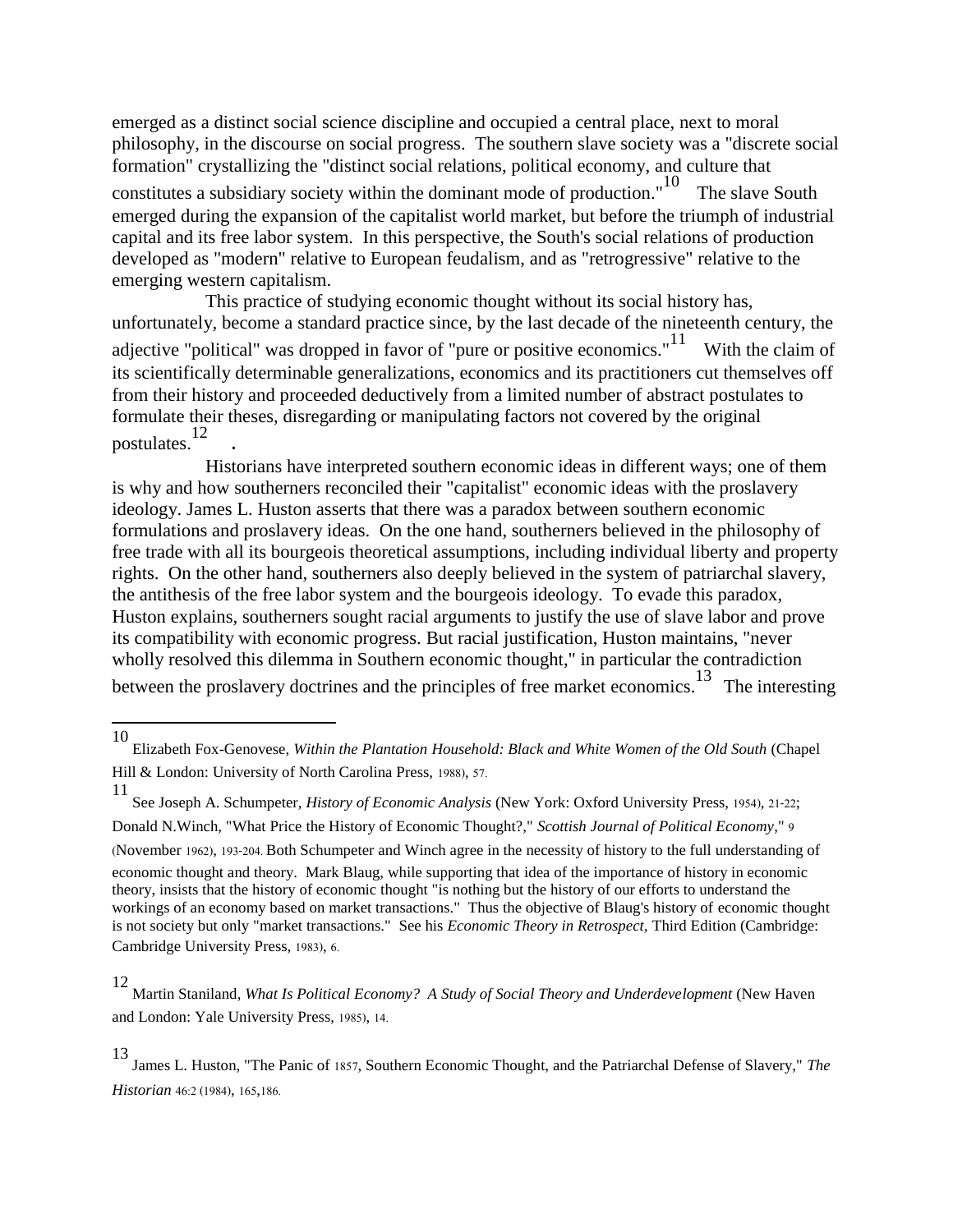point that Huston and other historians have recently made is that southern economic thought or political economy shared the same economic assumptions and rational as classical political economy and northern economic ideas except in the one area of slave and free labor.

 In his fine book and thoughtful discussion of the development of political economy in antebellum America, Allen Kaufman contends that southern thinkers, including De Bow, still upheld free trade values while pursuing the cause of the South. Antebellum American economists, like the classical political economists, tried to reconcile their economic doctrines with the dominant political discourse of the time, says Kaufman. In the South, they continued the effort to reconcile slavery with modern republicanism. By focusing on individual thinkers, within a larger political context, Kaufman is able to see the process of capitalist development in early United States' history. He detects from early antebellum American economists' writings the traces of a prevailing influence of merchant capital, or in his words, "precapitalist relations," in both North and South prior to the 1840s. Emphasizing ideas of the unity of precapitalist and capitalist classes and the conflict of free and slave labor systems in America, Kaufman focuses his argument on the reconciliation of precapitalist and capitalist relations, that is, how the North and South accommodated their systems of labor with different presuppositions of modern republican political theory.<sup>14</sup> Despite the differences in the systems of labor, both the North and the South believed they could accommodate their different systems of labor with modern republicanism.

 Kaufman's decision to terminate his studies in 1848 and to juxtapose antebellum American economic ideas with the classical economists, deprives him of the opportunity to see clearly the emergence and growth of ideological conflicts between the North and South. Such conflicts were not merely a result of failed efforts to reconcile precapitalist and capitalist relations, but were actually due to the aggressive efforts on the part of both northern and southern political economists to define their visions of a correct and proper social order for the future progress of not only their region or country but the whole world.

 Laurence Shore asserts that the South had incorporated classical political economy into its proslavery ideologies, making it the basis for a proslavery argument based on economic considerations. Early proslavery ideologists resorted to religious and political justifications for the existence of slavery before economics established itself as a "popular grammar" of the nation. By the 1830s, however, a new mode of argument based on economic reasons fully emerged and became as central to public debate on slavery as Protestantism and republicanism. But, as the case of De Bow will show, the adoption of classical political economy by southern political economists was more complicated than Shore's assertion.<sup>15</sup>

 The birth of political economy in the United States, as in Europe, was a logical outcome of the growth and expansion of capitalism, albeit within different contexts and with different implications. American political economy was informed by the domination of merchant capital well into the nineteenth century when industrial capital began to exert its

<sup>14</sup> Allen Kaufman, *Capitalism, Slavery, and Republican Values; American Political Economists, 1819-1848* (Austin: University of Texas Press, 1982).

<sup>15</sup>

Lawrence Shore, Southern Capitalists: The Ideological Leadership of an Elite, 1832-1885 (Chapel Hill: University of North Carolina Press, 1986), 6-8.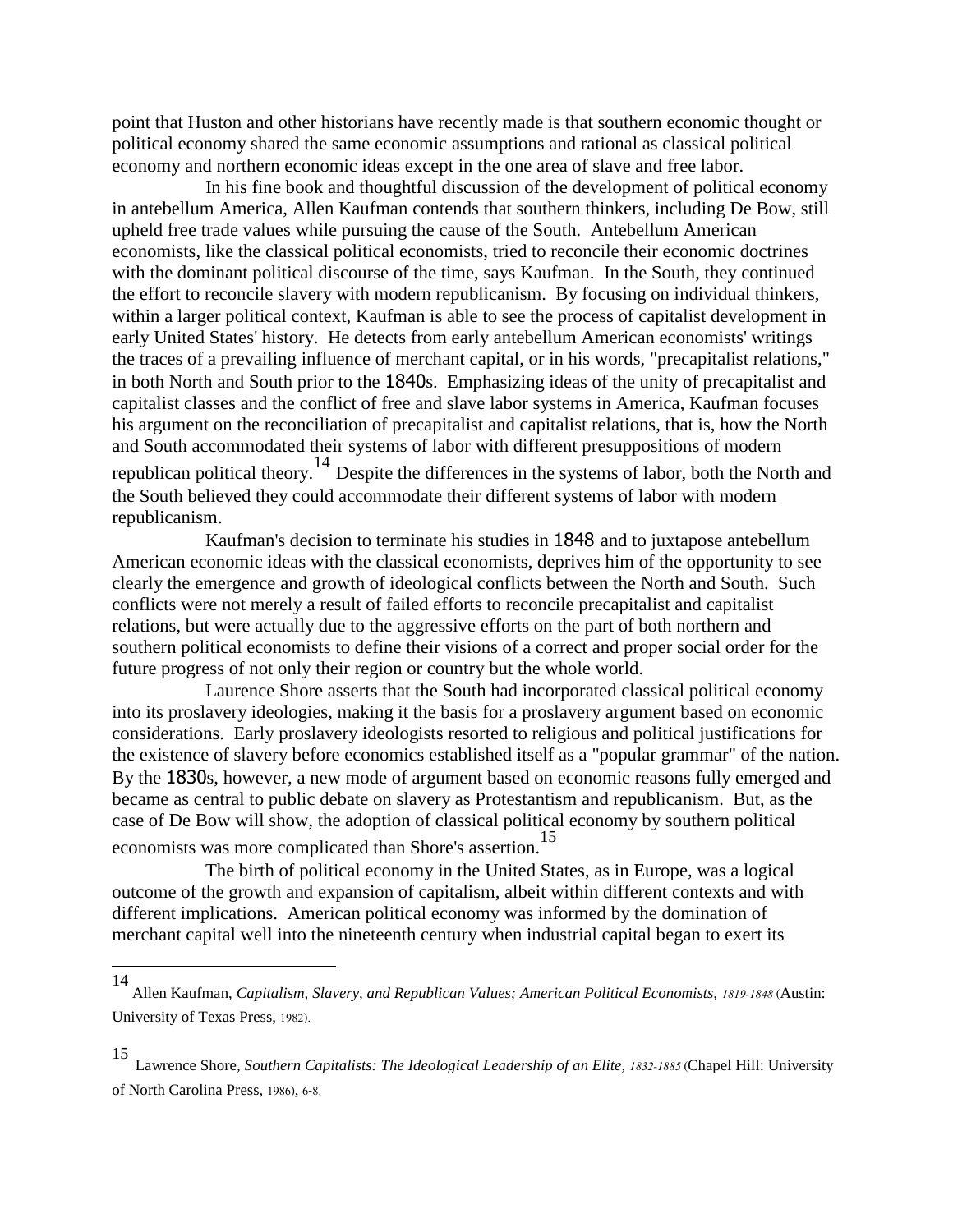triumphant role in world economy. That merchant capital could still be able to exert its influential role was due chiefly to the rise to regional political power of the slaveholding class in the early national period, and to America's fortunate position in the development of western capitalism,<sup>16</sup> which allowed it to achieve rapid economic development without having industrialization and its attendant social conflicts. The American political experience, within the context of a shifting world economy as well as domestic conflicts, including the struggle between classes over the economic policies of the state, thus defined the nature and content of its political economy. Not only did Americans reap the benefits of expanding world capital, but the United States also benefited from the more developed science of political economy in Europe. Paul Conkin aptly puts it, "as latecomers, Americans inherited from European political economists their controlling issues, analytical concepts, challenging models, and even ritualized language." This does not mean, however, that they followed the same road as their European masters. Americans refuted one or another classical political economist. "But", as Conkin reiterates, "they could not ignore their predecessors, could not create their own universe of discourse."<sup>17</sup>

 "Political economy" was a novel term in nineteenth- century America but the subject matter was not if we take the Physiocrats and Smith as the starting point of modern economic science. By the close of the colonial era, the American Revolutionaries had also acquainted themselves with the knowledge of political economy which was then flourishing in Europe. The term "political economy" was first used in Britain by Dugald Stewart, in 1800, when he titled his course, "Political Economy," at the University of Edinburgh. Next Thomas R. Malthus was appointed professor of history and political economy at the East India College near London in 1805 and the Political Economy Club was also founded in 1821. Sir Henry Drummond at Oxford in 1825 established the first chair of political economy in British universities. According to Drew McCoy, the American Revolutionaries conceived the term "political economy" as a signification of the existence of a close relationship between government and the proper social order, which, then, was classical republicanism. The central task of Jeffersonian republican political economy therefore was to reconcile classical republicanism with modern social realities.<sup>18</sup> According to Forrest MacDonald, the concept of political economy as ideas about the policies governments should or should not pursue regarding property relations to promote the general welfare of the people had emerged only after the American Revolution. While the word "politics" and "government" had specific meanings and usage in the antebellum South, the word "economy" had yet to receive the same treatment in its intellectual world. In general the word "economy" meant to live frugally. During the Constitutional Convention of 1787, the word "oeconomy" was used on three occasions in the debate (by Hamilton, Gerry, and Mason) to mean frugality. Until the middle of the nineteenth century, Americans still used the word "economy" in the old meaning of the sixteenth and

<sup>16</sup> See Stuart Bruchey, *The Wealth of the Nation: An Economic History of the United States* (New York: Harper & Row, Publishers, 1988)

<sup>17</sup> Paul Conkin, *Prophets of Prosperity*, 17.

<sup>18</sup> Drew R. McCoy, *The Elusive Republic: Political Economy in Jeffersonian America* (Chapel Hill: University of North Carolina Press, 1980), 6-10.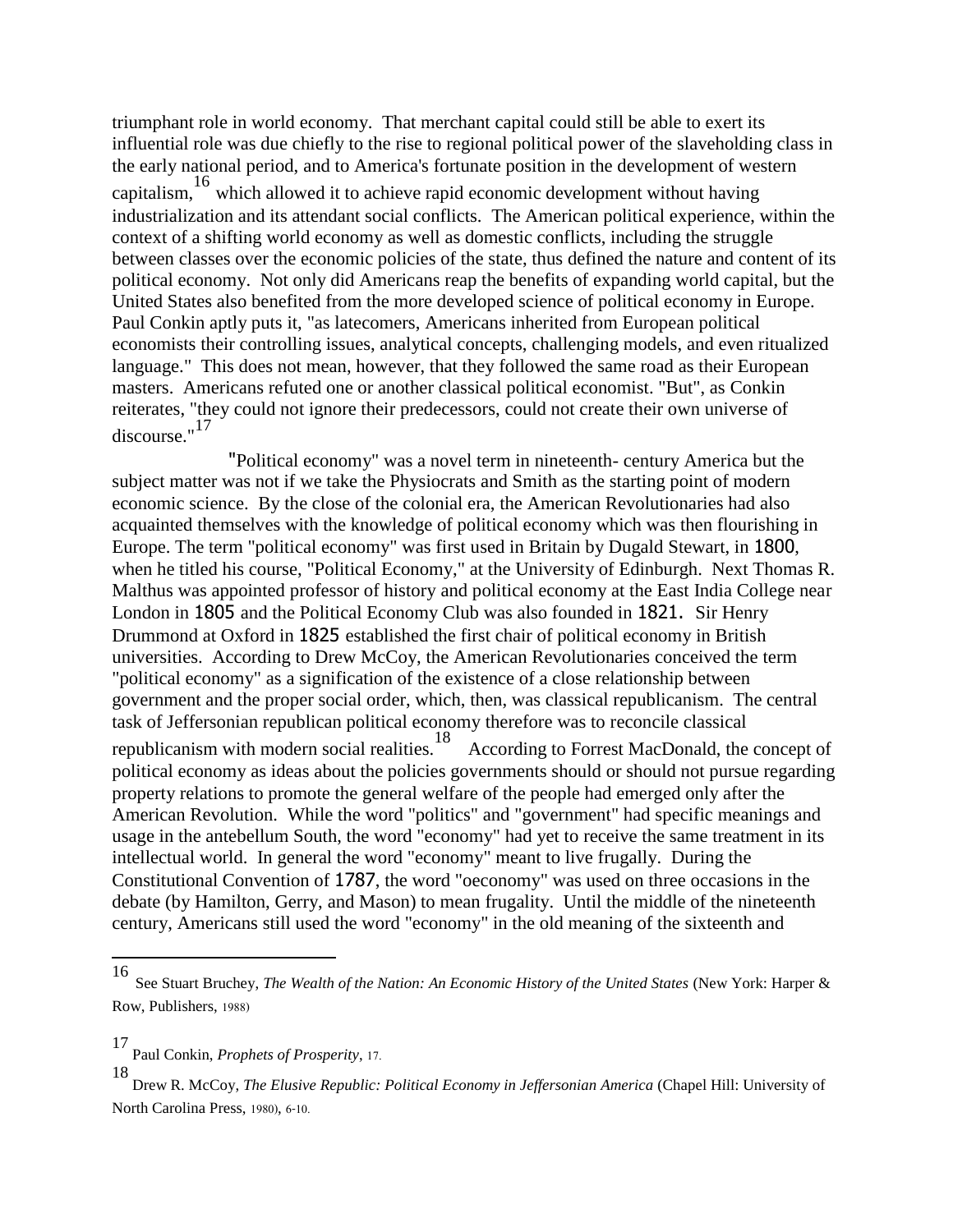seventeenth centuries, which meant the management of a house or careful management and administration of a community.<sup>19</sup>

 In America, economic topics might have been included in lectures presented at Columbia College in 1794. It is likely that these topics dealt mainly with the economics of agriculture and agronomy. Snavely believes that "political economy" was first taught in the South at the College of William and Mary in the late eighteenth century. In any event, there is no doubt that by the first decade of the nineteenth century, a number of economic books by Smith, Ricardo,the Physiocrats, Montesquieu, Sir James Steuart, Locke, Hume, Kames, Dugald Stewart, Thomas Reid, Bentham, Malthus, and James Mill had made their way into various bookstores and private libraries.  $\frac{20}{20}$  Americans acknowledged the encroachment of classical political economy with mixed feelings, especially on the negative impact of commerce and manufacturing.

 In 1813, Thomas Cooper, while editing the Emporium of Arts and Science in Philadelphia, acknowledged the increasing impact of political economy in American politics and society. Sharing the same sentiments with the generation of the Founding Fathers, Cooper cautioned the reader of the mistaken ideas disseminating from political economy. Citing a book by Ganilh, Cooper opposed the idea that commerce and manufacturing are better than agriculture in augmenting the wealth of the nations. He also disagreed that the wealth from commerce and manufacturing would connect the poor and the rich and ameliorate the condition of the poor as to their rights, privileges, and enjoyments.<sup>21</sup> Another writer from Massachusetts wrote that "all wealth is derived from the natural production of the earth and labor, but [it is] labor alone that accumulates a surplus." Labor thus is entitled to the first place in regard to the production of wealth not commerce or manufacturing. Not all of the readers agreed with the editor about the corrupting influence of commerce, however. A Dr. E. Bollman wrote a long article to the magazine, explaining the true principles of political economy in general and the civilizing role of commerce in particular.<sup>22</sup> By the end of the 1820s political economy found a secure place in the college lecture halls.

 $\overline{a}$ 

<sup>19</sup> Samuel Johnson defined economy as "household management, distribution of expense, frugality, disposition of things; Noah Webster in 1828 gave the same definition. See Forrest McDonald, *Novs Ordo Seclorum: The Intellectual Origins of the Constitution* (Lawrence, Kansas: University Press of Kansas, 1985), 97.

<sup>20</sup> Snavely, George Tucker...,11-13; See also Michael J.L. O'Connor, *Origins of Academic Economics in the United States* (New York: Columbia University Press, 1944), 20.

<sup>21</sup> Thomas Cooper, "Writer on Political Economy," *The Emporium of Arts and Science, New Series,* 1 (1813), 14; idem, "Political Arithmetic," 164-79.

<sup>22</sup> "M" of Massachusetts, "Political Economy," *Emporium of Arts and Science New Series*, 2 (1813), 224; and Dr. E. Bollman, "Political Economy," 120.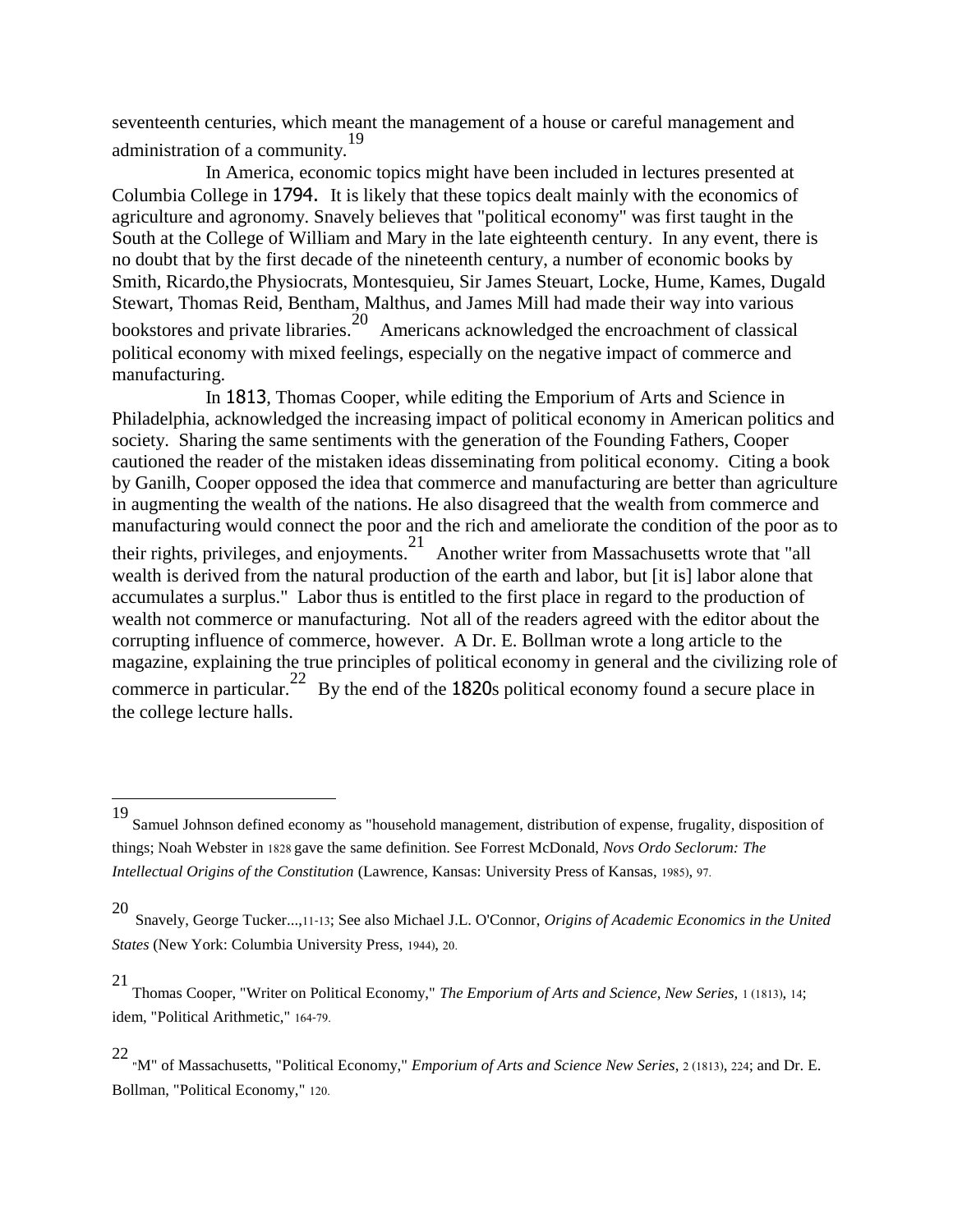### *Wealth*

 Southern political economists defined wealth as "utility existing to a limit[ed] extent and capable of appropriation." The mere possession of utility, however, does not constitute wealth; that is, whatever is useful is not necessarily a portion of wealth; it must have exchange value which gives it a certain quality. The exchange value of a commodity is expressed in its having utility, the capacity of appropriation, and limited quantity.<sup>23</sup> Hence wealth is utility capable of consumption. Since utility exists in any objects which can satisfy man's actual wants and desires, They thought a poor man who possesses only a six-pence also possesses wealth. At times, he limited wealth to privately owned commodities, especially the most visible and profitable commodities, that is, cotton, tobacco, rice, and other products of human labor. Like Cardozo, he did not limit wealth to things bought and sold, but extended it to mean the productive capacity of a nation. From this he reasoned that the wealth of a community or nation meant all the wealth possessed by its members.

 Southern political economists' application of the concept of wealth reflected their commitment to the preservation of the social order of the South. They wrote that it was clear that the slaveholding class possessed almost all the wealth of the South. They had to because it was their duty and for the preservation of peace and order of the society. But they must have the correct notions of wealth and social responsibilities. For them, the preservation of their wealth was the highest consideration. But they needed to know that wealth may be divided into two classes, natural and artificial. "The natural wealth of a country consists of the soil, forests, minerals, streams, etc. Artificial wealth is that permanent accumulation of the products of human labor and skill which remains after the immediate and daily wants of the producer are supplied." Therefore, the true test of prosperity must be seen only in the capacity of a community to "produce the means of human comfort." In this opinion, labor, skill, and capacity for producing commodities "do not constitute wealth in this sense of the term." They were merely the means of its acquisition. A country might have a great productive capacity and employ much labor, and still an individual and a state might not increase in wealth.

 Southern economists supported their arguments with the example of the existing economic condition of the South Atlantic states. They said the Southern states were poorer than they were twenty years ago, even though there was a small increase in the number of laborers and skilled professions. But the great source of all wealth in an agricultural country--the soil- had been greatly deteriorated and diminished. He firmly stated that no country, especially an agricultural one, could increase in wealth while the soil was becoming more and more exhausted every year. Sooner or later the absolute state of exhaustion would come and "no wealth that could be acquired by the sale of those products, the growth of which had caused this state of things, could compensate for the loss of the soil." To preserve the wealth and the slave South, Southerners advocated that the slaveholding class diversify their land and wealth into manufacturing and commerce rather than concentrating them in the decaying agricultural practices of a single crop system. Specifically, they advised them to diversify slave labor, in order to create the conditions for the growth of manufactures and provide employment and more economic opportunities for the nonslaveholders. With the correct notions of wealth and

<sup>23</sup> Vethake, *Principles of Political Economy,* 22.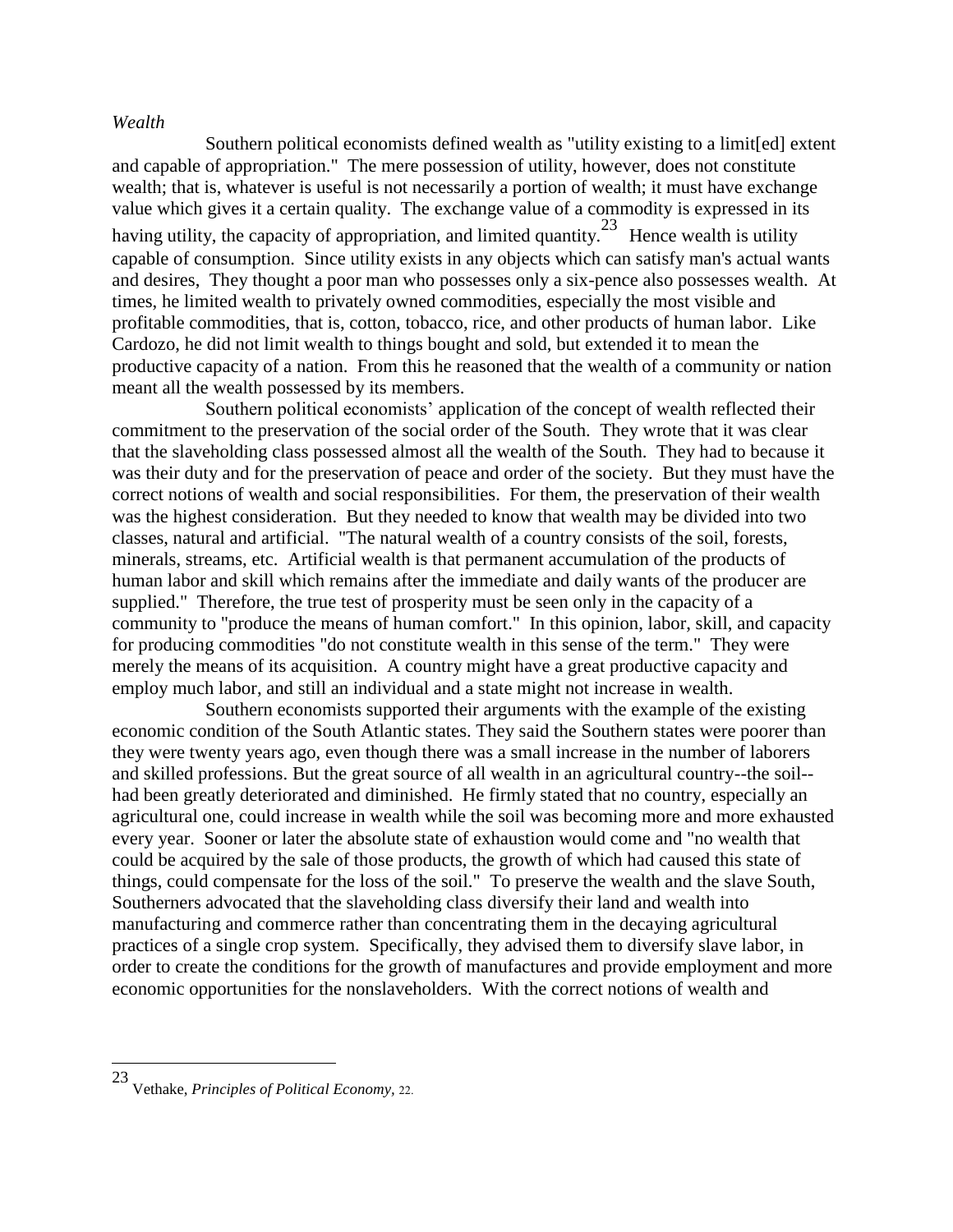economic policies, the South would be able to produce and increase the real wealth, that is, the "means of human comfort."<sup>24</sup>

 Another writer for *De Bow's Review* emphasized the meaning of "national wealth," which people tended to think of as the aggregated wealth of a nation, divorced from a community's and individual's well-being. The important aspect of national wealth, the author said, lay in its distribution to the benefit and happiness of the whole society both the rich and poor. "Without such a result," an article in *De Bow's Review* stated, "however rich, no nation can be happy, as a people; for, without such a result, though the nation may be rich in the aggregate,

the great masses of the people may suffer all the wretchedness of penury and want."<sup>25</sup> The writer gave an example of Great Britain; though the country was rich, the British people--"the masses"--were miserably poor. For southerners wealth without social responsibility was not desirable. Another writer warned that the possession of wealth was not a blessing, for the desire to be rich exposed men to greater temptation and "the love of money is the root of all evil." The writer even pronounced that the commerce of a nation had laid not the foundation of its prosperity, not the road to wealth, but the road to corruption.<sup>26</sup>

 Here again the slaveholder's critique of capitalist wealth is analogous to Marx's contemptuous criticisms of bourgeois property. To Marx, the term "national wealth" had only arisen as a result of the liberal economists' passion for generalization. Similarly, Marx insisted that although the "national wealth" of the English was very great, the people were still the poorest under the sun. Thus this term had no meaning as long as private property continued to  $\text{exist.}^{27}$  The difference is that while Marx based his criticisms of classical political economy on

bourgeois private property, southerners had no problem with private property as such, but rather with the related individualistic ideas and practices that sapped the reciprocal structure of and dependent relations within the hierarchical society.

 Basically, Southern political economy accepted the premises of wealth according to those of classical political economy. In this manner they regarded the commodity as the elementary form of wealth and emphasized the moral character and social role of commerce as seen in his economic ideas on the nature and impact of wealth and prosperity. For northerners, however, there were different popular notions regarding the social meaning of wealth. The Westward movement that followed the Revolution opened new lands and created a new ethos for Americans. The self-seeking individual in pursuit of gain was more closely related to the ideal

l

26 "The Commercial Spirit--Carthage," *De Bow's Review* 28 (January 1860), 66-67. The debate over the debased nature of commerce had been originated since the colonial period, reflecting the tension between the self and society, see J.E. Crowley, *This Sheba, Self: The Conceptualization of Economic Life in Eighteenth-Century America* (Baltimore and London: Johns Hopkins University Press, 1974).

<sup>24</sup> "Manufactures in the South and West," *The Industrial Resources*, Vol.II, 107-121.

<sup>25</sup> Charles T. James,"Cotton and Cotton Manufactures at the South," *De Bow's Review* 7 (August 1849), 173. Emphasis in the original.

<sup>27</sup> Karl Marx, *The Economic and Philosophic Manuscripts of 1844,* 201.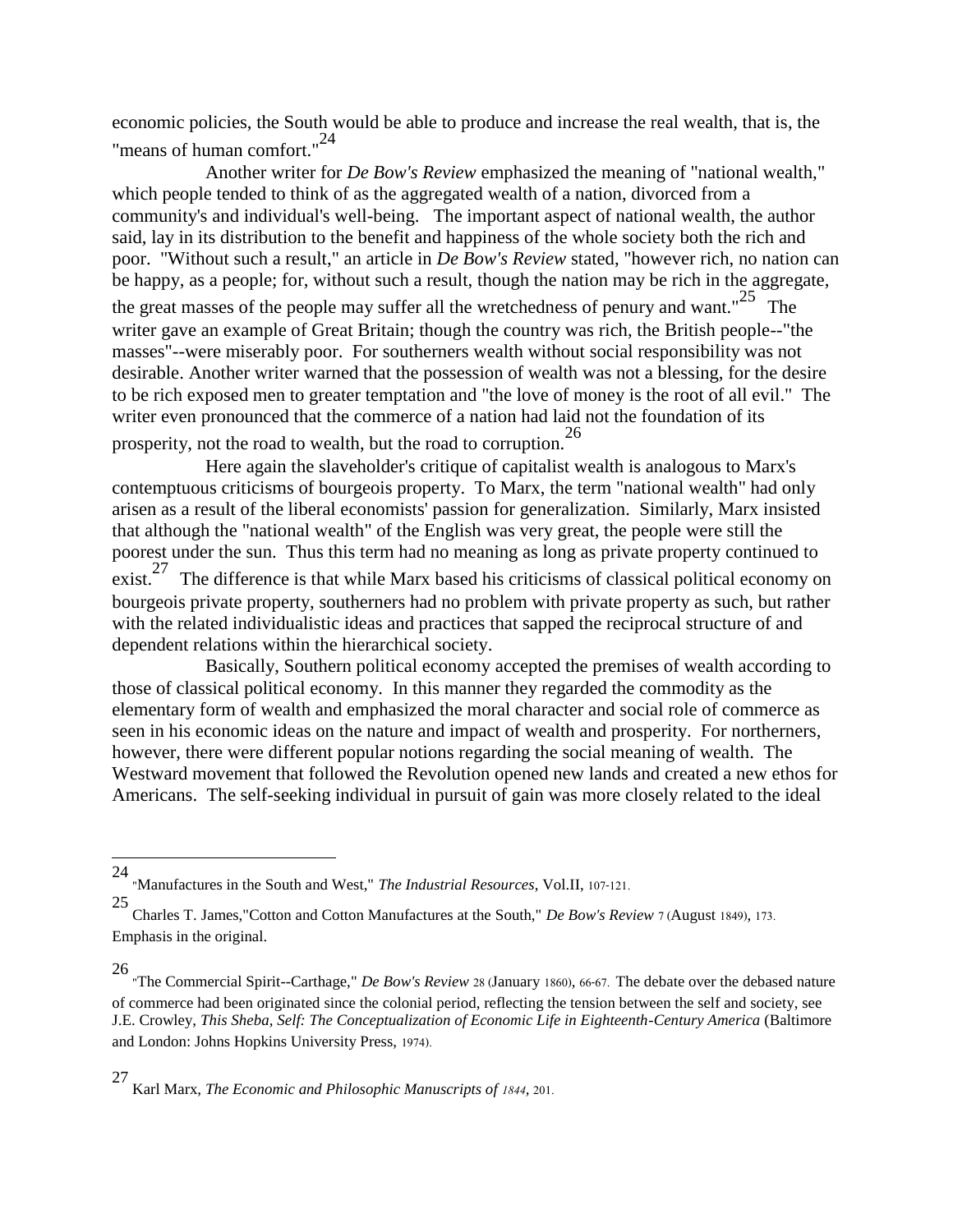of freemen engaged in "pursuit of happiness."<sup>28</sup> Alexis de Tocqueville also noted in 1835 that Americans came to see the new uses of wealth that no longer were associated with the traditional possession of property or trade and the moral considerations. Riches could be transferred from one enterprise to another based largely on one's shrewd management rather than on family relations. Land, like other forms of property, had no special prestige, except that it was another commodity. But southerners in some respects, as Bertram Wyatt-Brown writes, moved more slowly to the new meaning of wealth, as stated by de Tocqueville, than other Americans.<sup>29</sup> Southerners were not apprehensive of wealth itself, but of the concentration of wealth. The wealthy planters who did not diversify their wealth and capital into industrial and commercial pursuits were still regarded as friendly neighbors in the community. The people in the community, as Thornton shows in his book, might not love the planters but they had no reasons to be afraid of and to regard them as enemies.  $30$ 

 Yet Southern political economists also saw another form of wealth represented in money as they explained the origin of money in the article, "Coins, Weights, and Measures."<sup>31</sup> The money of a country "represented its wealth, and the system of weights and measures applied to the division of that wealth." To show the complexity of the term, the article ventured back into the origin of society when man was a producer, manufacturer of every article of consumption for himself. In the pre-society stage, man had no idea of distribution and exchange of his produce since there was no need for doing so. With few wants, man could easily satisfy the needs in his independent existence. But "natural inequalities" broke up the unities and independent existence of men and amalgamated them in a society in which men were "reciprocally employed in each other's service." Slowly society and civilization arrived at the origin of barter, which had limited use because it could not satisfy all the wants of the producers. Limited by a variety of goods, participating parties might be disappointed at being unable to acquire things that they desired. In order to facilitate the process of exchange to fulfill men's wants, it was necessary for men to find something to serve as an equivalent for their goods and to be used as a medium of exchange. That equivalent should be "something desired and not

possessed, or not possessed in sufficient quantities by those with whom [they] would barter."<sup>32</sup> Here Southern political economy comes to the same path that the classical political economists had traveled before. He wrote that in the process of barter, eventually a "commodity

 $\overline{\phantom{a}}$ 

32 Ibid., 285.

<sup>28</sup> Rhys Isaac, *The Transformation of Virginia, 1740-1790* (Chapel Hill: University of North Carolina Press, 1982), 311- 12.

<sup>29</sup> Bertram Wyatt-Brown, *Southern Honor: Ethics and Behavior in the Old South* (New York: Oxford University Press, 1982), 73.

<sup>30</sup> J. Mills Thronton III, *Politics and Power in a Slave Society, Alabama, 1800-1860* (Baton Rouge: Louisiana State University Press, 1978), 115-116.

<sup>31</sup> "Coins, Weights, and Measures," *De Bow's Review* 2 (November 1846), 284-303.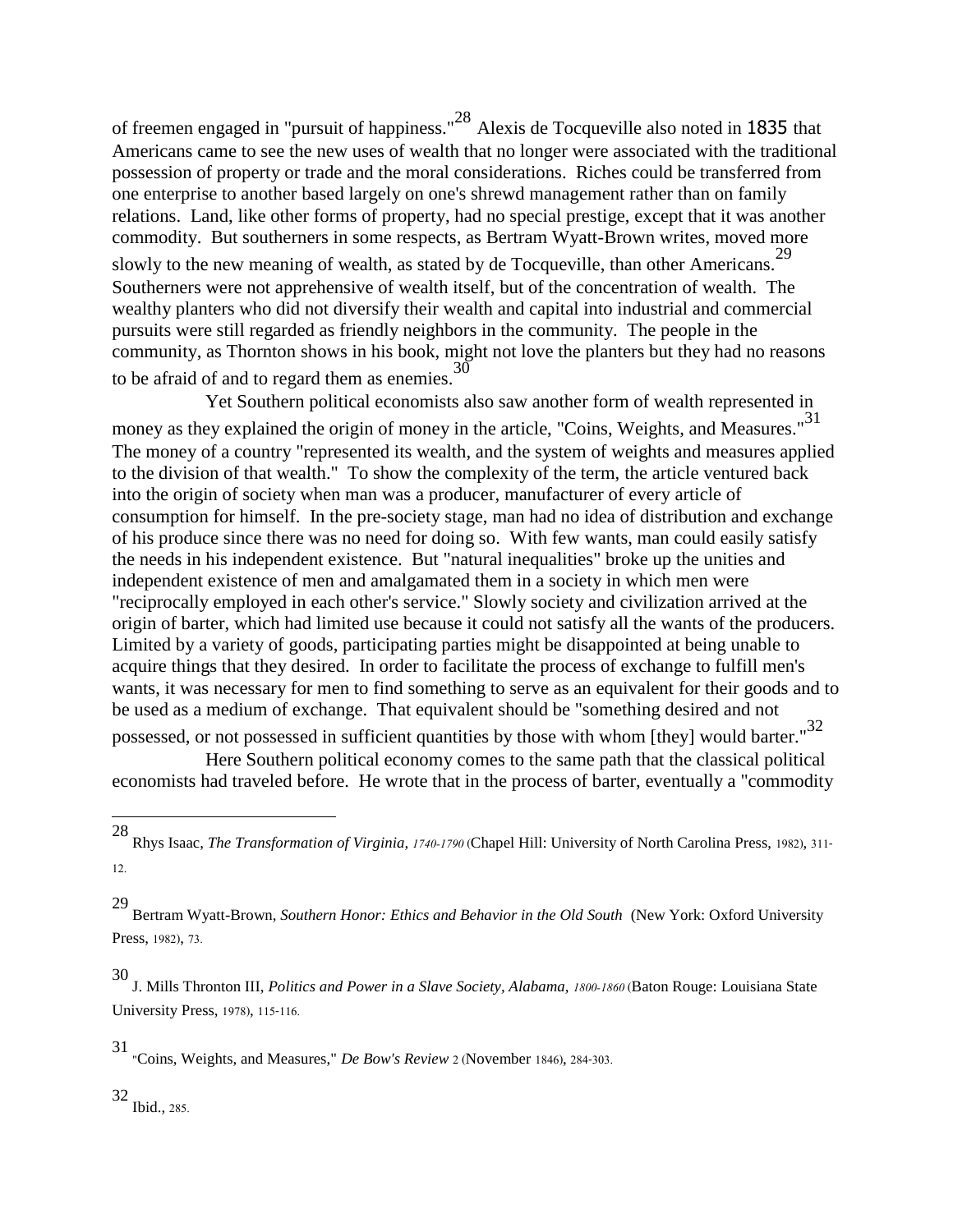of universal requisition and demand must be sought to conduct the exchanges, which have become too complicated to be conducted in kind." This common commodity would let men meet each other at all times upon common ground and enjoy their mutual products. Such a commodity should be scarce and generally esteemed. They gave examples of the Mexicans, the early Greeks, the Carthaginians, the Lacedemonians, and the Abyssinians, who used various kinds of commodities as a medium of exchange. Colonial Virginia and Carolina adopted tobacco and rice while the Western states even chose pork or horses. In each of these cases, De Bow asserted, "the commodity [as] dignified as the medium of conducting the exchanges of all others, became in every sense the money of the country, without having lost anything of its character as merchandise."<sup>33</sup> Finally gold and silver became the most popular medium of exchange because of their unique properties. Thus the precious metals came to be both money and wealth itself.

### *Labor and theory of value*

 The next key concept in classical political economy is labor. Southern political economists defined labor as "disagreeable exertion of body or mind with the prospect of compensation." In this light it did not matter what social form men take to labor; servant, independent farmer, planter, or slave, are all the same as long as they receive compensation for their labor. For labor, including slave labor was not wealth, but only a means to procure wealth. The same reason also applied to capital which is only a means to acquire wealth. Southern political economists gradually came to the same political standpoint, that is, to support and accept the legitimate and proper form of slave labor for the South, which, according to classical political economy, was deemed unsuitable for modern society and economy. Southerners, therefore, had no problem at all with the specifics of labor relations. They believed that there was and had been only one general form of social relations, that is, the master-slave relation, though it appeared under different names such as the relations between lord-servant in Medieval period and capitalist-free laborer in modern times. Underlying this variety of forms was the same reciprocal relationship between the one who labors and the other who provides protection and care for the laborer.

 Southerners believed that there were two "forms of labor" which had been known and used in all ages--"hired men and bondsmen" or, in modern terms, free laborers and slaves. These two "classes" had always existed, among "all nations, under every form of civil government." They were essentially the same, said William Grayson, because basically they performed the same indispensable functions in a society or country, "those of hewers of wood and drawers of water." Labor takes one or the other of these forms, according to circumstances of climate, productions and race, but the evils and advantages of their conditions were similar.<sup>34</sup>

 Southern political economists, in their attempts to grapple with the principles of classical political economy, had encountered many theories and concepts with which they could hardly agree because they were based on assumptions that never occurred in their own society and economy. George Tucker stated that there were two controversies in political economy that had yet to be satisfactorily resolved as far as he knew. One was on the question of value theory,

<sup>33</sup> Ibid., 286. Original emphases.

<sup>34</sup> William J. Grayson, "The Dual Form of Labor," *De Bow's Review* 28 (January 1860), 49.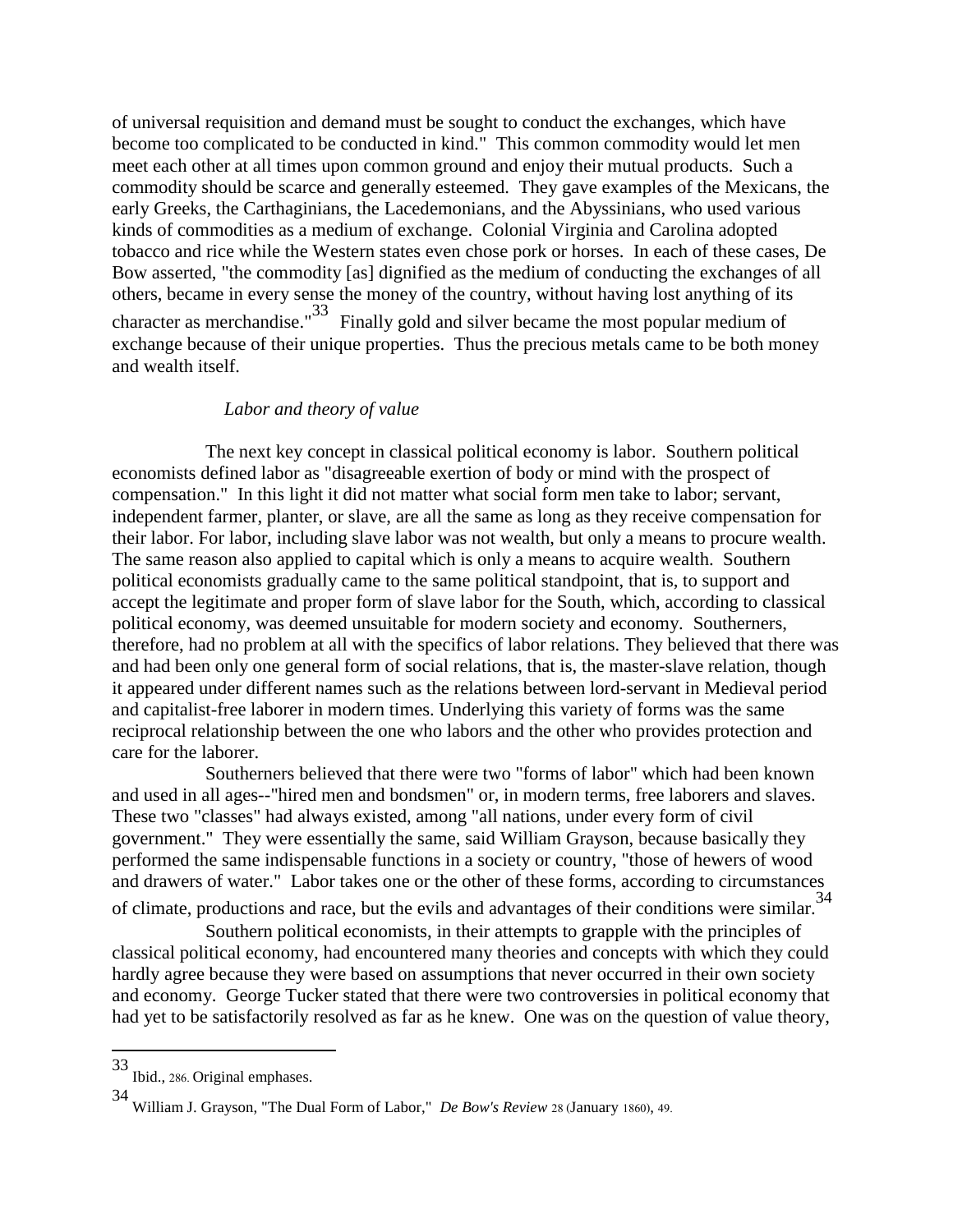specifically the measure of value; the other the origin of rent.<sup>35</sup> The controversy of value theory was as old as the origin of simple commodity production and exchange, and it was one area in political economy in which southern economists strongly disagreed with their classical predecessors. Consequently they either substituted another version of value theory or totally disregarded the classical one.

 In Antiquity Aristotle had first noticed the peculiar character of a commodity in having a twofold aspect, use-value and exchange-value. He said that everything which we possess had two uses; one "the proper" and the other "the improper or secondary." The proper use is to appropriate or consume the thing as it is made while the improper use is to barter it instead of using it.<sup>36</sup> The former was to be known as "use-value" and the latter "exchangevalue." This observation also indicates a trace of moral judgment in commodity production and exchange. Indeed it sets the stage for later controversies over the criteria of value and how one reconciles the "paradox of value," that is, the contradiction between use-value and exchangevalue as best seen in the two commodities, water and diamond. The first has more useful value to human but less exchange-value while the latter is less useful in life but has more exchangevalue. The complexity of value theory became more pronounced when theorists subscribed to the idea of the centrality of labor in producing commodities. Underlying the idea of work or labor were social and religious beliefs that carried the weight of moral judgment according to one's perception of a proper social order. In the Christian tradition, at least from the 13 th century onwards, physical labor was regarded as favorable to religious virtue and as a means of keeping men from sinning. The emphasis upon the remuneration of some socially useful activity thus gave rise to the notion of a moral right to the product of one's labor. This early version of a labor theory of value, Schumpeter commented, was in error in that it explained the phenomenon of value by the fact that most commodities cost labor. Schumpeter emphasized that there is no logical relation between the necessity, moral or economic, of remunerating labor and what is known as the labor theory of value.<sup>37</sup>

 In America, Calvinism also raised the idea of work as a religious duty in itself. Work became an expression of Grace and an end in itself as a means to salvation. The Old South, which carried, in its own ways, some of the Puritan work ethic, also valued highly the toil and labor of men in refining and improving their lives and the community. Genovese writes that the slaveholders did not simply spend their lives in leisure; they worked hard in their fashion and carried heavy responsibilities. But neither were they Puritan-like in all aspects of the work ethic, such as the "bourgeois respect for time," and attention to duty and devotion to the calling of business. Slaveholders saw money as a means to a particular kind of good life, not as an end in itself.<sup>38</sup> This variant of the work ethic, together with slave labor relations, determined southern political economists' conceptualization of the value theory.

<sup>35</sup> George Tucker, "Political Economy," *American Quarterly Review* I (1827), 312.

<sup>36</sup> Aristotle, *De Republica*, (1837), quoted in K. Marx, *A Contribution to the Critique of Political Economy* , edited with an introduction by M. Dobb (New York: International Publishers, 1981), 27.

<sup>37</sup> Schumpeter, *History of Economic Analysis*, 92.

<sup>38</sup> Eugene Genovese, *Roll, Jordan Roll: The World the Slaves Made* (New York: Vintage Books, 1976), 287,296-97.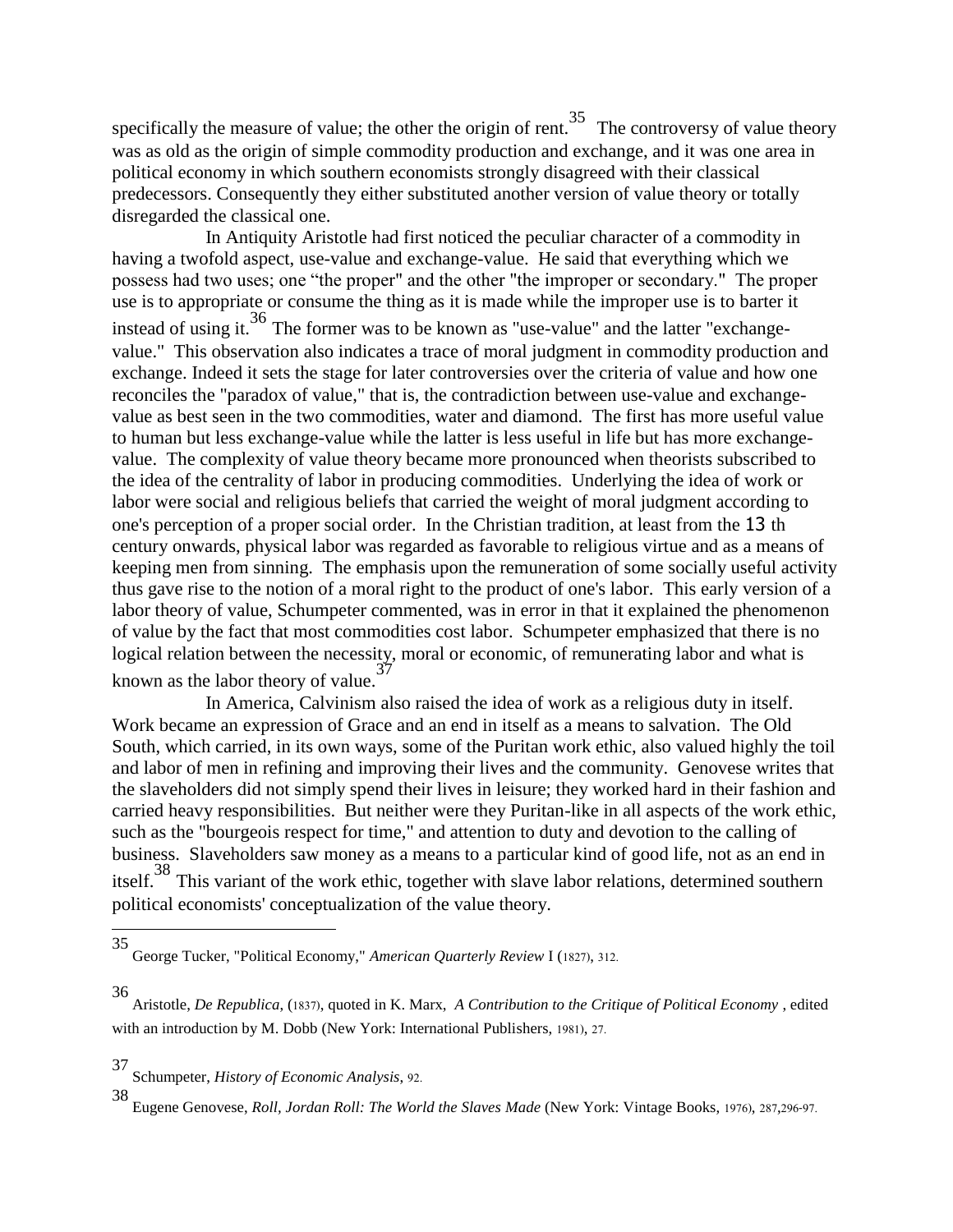According to Marx, classical political economists, beginning with William Petty in Britain and Boisguillebert in France and ending with Ricardo in Britain and Sismondi in France, grounded their analyses of the aspects of a commodity in two forms of labor--"use value is reduced to concrete labor or purposive productive activity, exchange-value to labor-time or homogeneous social labor." $\overline{39}$  For Marx, the problem with the early political economists from Petty down to Smith was their historical limitations in grasping the essence of the emerging bourgeois economy. This limitation, according to Marx, resulted in the ambiguity of their concepts of value. In pre-capitalist social relations, it was easy to see that concrete useful labor, such as agriculture, manufacture, and commerce, was the source of material wealth of a community and there was little difference between labor as a producer of a use-value, and labor as a producer of exchange-value since the product of labor, not commodity, was an elementary form of wealth.

 In a similar vein, southern political economists encountered value theory from one aspect, that is, the exchangeable value of commodities. George Tucker explained that men make exchanges because of "self-love, natural desire and [the] seeking gratification," which are universal practices, and it is through exchanges that the emotions can manifest themselves. Political economy, he said, "aims to multiply objects of value, and inquires into the laws of their production and consumption, [thus], treats only of exchangeable value." $40$  This assessment might partly reflect the influence of Smith, who disregarded the commodity aspect of use-value. This one-sided view also corresponded with the American experience in which, from the colonial period onwards, commerce, both internal and external, had augmented a rapid economic prosperity.

 For southern economists, value was associated with the feeling and the desire of men's "comprehending all that can impart pleasure to our senses, our tastes, or desires."<sup>41</sup> In his "Notes on Political Economy," De Bow did not even have a topic on "value" but only "exchangeable value," which is mainly about utility and its limited supply. Though labor was a source of material wealth, he thought that labor did not impart value to things but that their utility gave them value. And utility could come only from the desires and wants of men. Therefore the final factor that creates value in things is human desire. The subjective value theory was opposite to the objective value theory of the classical economists who recognized from the production of the emerging capitalist system that labor and the labor-time spent in producing a commodity create value. To accept the objective theory of value, southern economists had to accept that value was the same thing as market price and that labor, including slave labor, must be seen as an independent economic agent in a market economy. This ran counter to the economic reality in the South whereby slave labor was not a commodity. Slaves themselves did not sell their labor in a market like free laborers; rather their masters did it for them. In this

<sup>39</sup> Marx, *A Contribution to the Critique of Political Economy*, 52.

<sup>40</sup> George Tucker, *The Laws of Wages, Profits & Rent Investigated* (Philadelphia: E. L. Carey & A. Hart, 1837; reprint ed., New York: Augustus M. Kelley, Bookseller, 1964), 2. Original emphasis.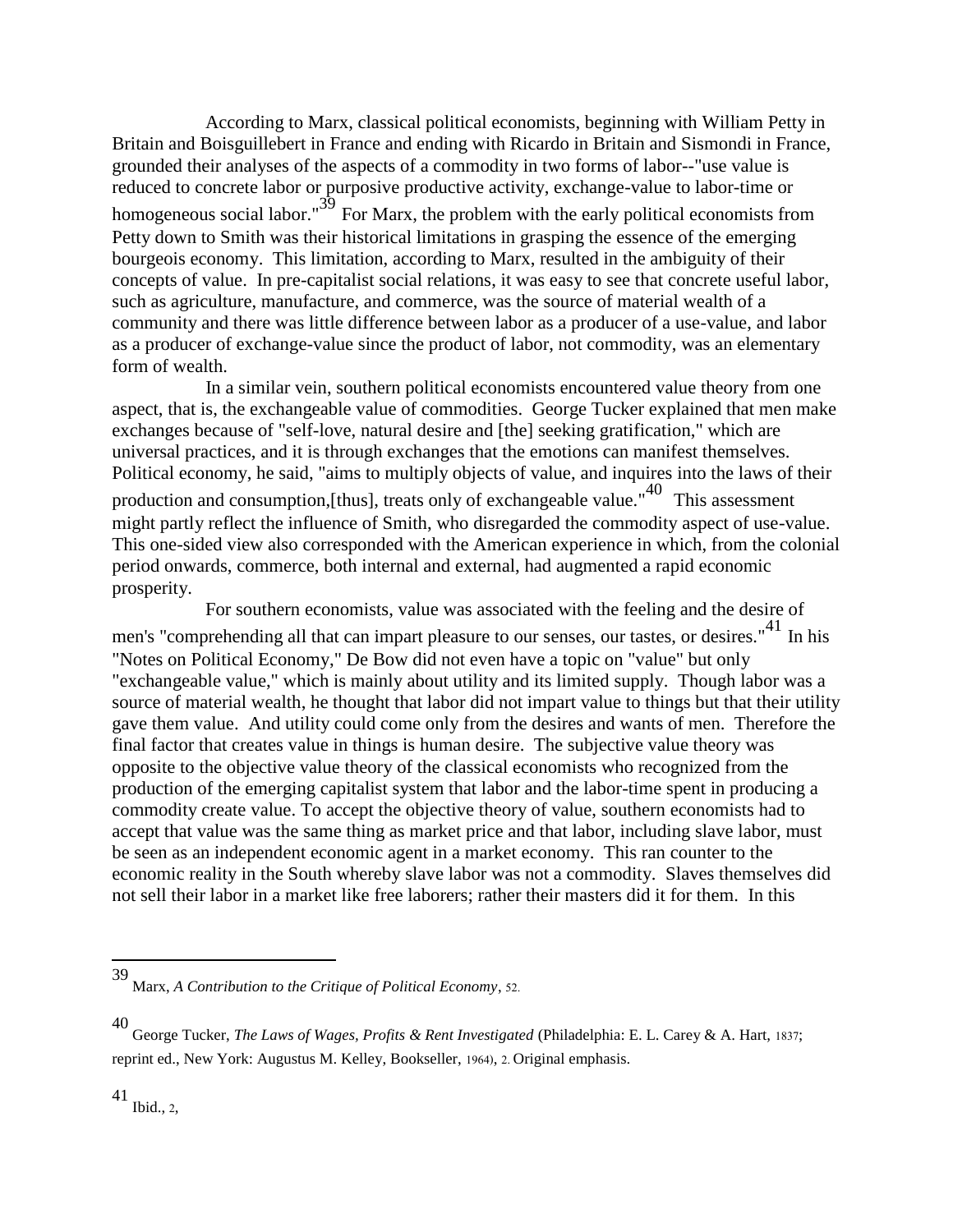sense, the market economy functioned mainly for and by the masters who, in turn, determined the value of things.

 For De Bow, commerce or commodity exchange always benefited both parties, even though the terms of exchange were affected by demand and supply. Dependent relations as natural social relations among men rather than pure or abstract economic relations informed his economic ideas. George Tucker clearly stated the point. He said, "The exchangeable value of every commodity is determined by the number and wealth of those who desire it, the intensity of their desire, and the quantity offered for sale; and that these constituents of price are as uniform and immutable as the nature of man." De Bow concurred with Tucker that exchange-value exists "from a capacity of being appropriated, the possession of utility and a limited supply." It is determined by the relation which the supply of an article or commodity has to the demand for it. By the supply of an article he meant the "quantity which comes into the possession of the sellers, and is offered by them for sale during a given portion of time." By demand he did not mean desire to possess, rather it was "estimated by the number of offers to purchase made in a given time, at any given rate." The fall and rise of prices therefore follow the laws of demand and supply. $42$ 

 When discussing capital, which he defined as "appropriated wealth," De Bow did not perceive the reproductive power of capital but simply saw it as another form of wealth capable of promoting commodity production. According to De Bow, the elements of capital are wages of labor; instruments and constructions with which labor is performed; materials on which labor is exerted; finished commodity kept on hand by the capitalist; and money appropriated to the circulation of the other constituent portions of capital. $43$  His concern about capital in the South was that it generally was reinvested in land and slaves, which made the planter more attached to agricultural production and more dependent on the world market, resulting in a relatively fluid financial situation for the planter. He thought whatever is consumed as capital is "productively consumed, otherwise unproductively." But slave labor as capital that was invested in a plantation was unproductive if the prices of staple crops were low and there were more slaves in the plantation than necessary. De Bow's criticism of plantation economy thus was not directed against the system in general, but against the unproductiveness of slave labor employed in the plantation. His advice was to diversify agriculture by putting some slaves to work in manufacturing. This would insure the planter a steady income without relying exclusively on the mercy of the external market and the northern merchants.

 Southern economic theory thus was originated and developed within the framework of southern political ideologies and social philosophy based on the master-slave relations. Conceived as a foundation of southern society, the slave social formation, which obstructed the development of capitalist relations of production, provided the basis for southern criticisms of classical political economy. Slavery contributed to the economic rationalization of the precapitalist world that the control of labor presented no special legitimacy. Labor fit naturally into a hierarchical society, and remained a social responsibility of a paternal lord or master. Slavery enabled De Bow to redefine the economic aspects of human relations as against those of the free labor system. But slavery had its own limitations, for it arose as an attempt to solve

<sup>42</sup> De Bow, "Notes on Political Economy," 418-9.

<sup>43</sup> Ibid., 418.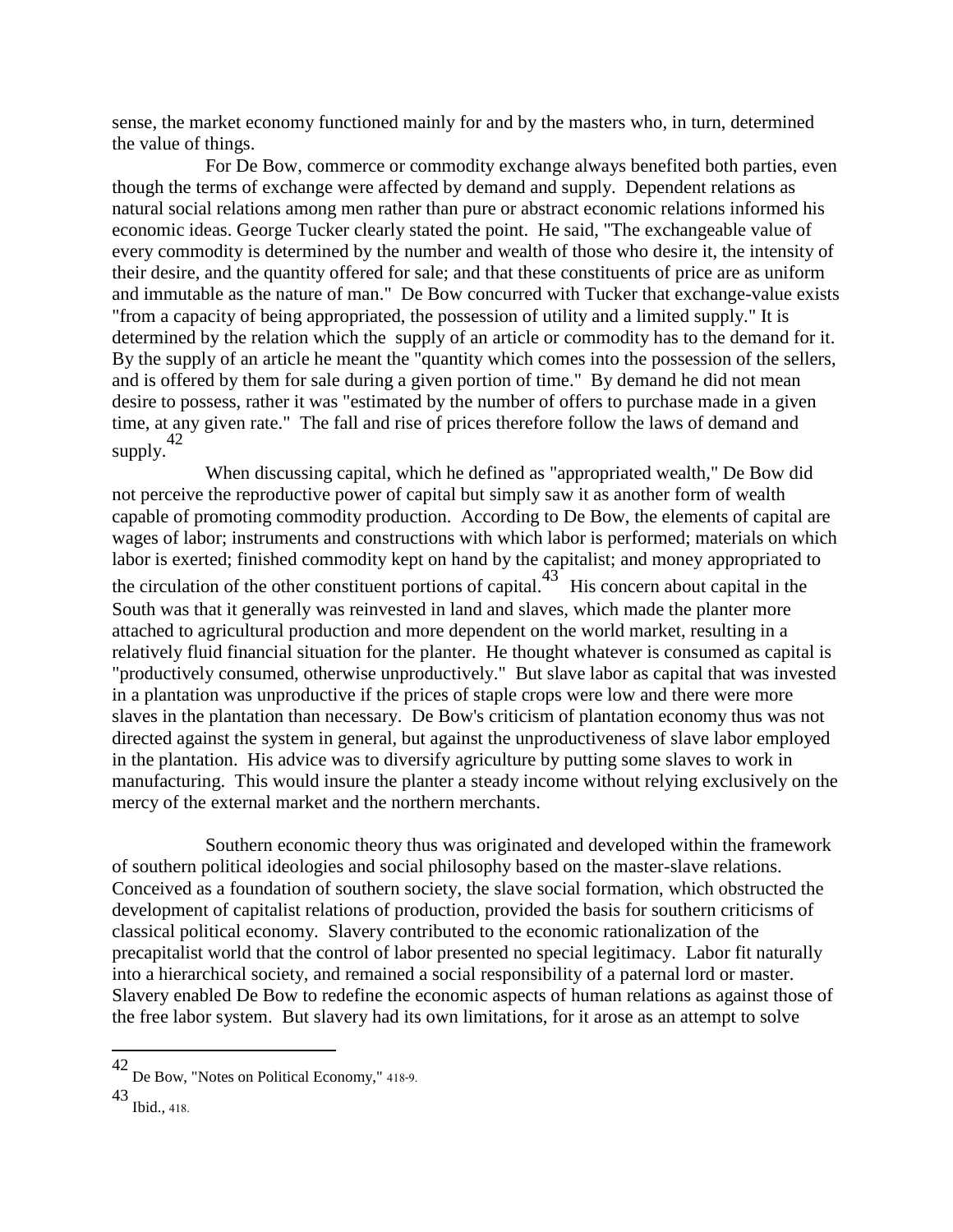essentially mercantilist problems, not modern or industrial problems.<sup>44</sup> Herein lay the weaknesses of Southern political economic analysis. Instead of looking forward, they looked backward and fell back solely on commerce as put forth by Smith in analyzing the South's economy and its prospects for further development. In a sense, theirs represented the economic idea of merchant capital, namely that the progress and prosperity of society were based upon commodity exchanges. The "diversification of agriculture and industrial revolution," in this economic theory, thus, was designed to improve the economy and society of the South in the critical period of increased sectional conflict.

### **CONCLUSION**

 This paper assumes that the slave society of the Old South was different from the industrializing North. Moreover, southern society created its powerful regional ruling class and developed its own world view which gradually became antithetical to that of the North and Western Europe. This study therefore emphasizes the world view of the slaveholders by which I mean their social philosophy in relation to the political, social, and economic development of the South. Without acknowledging the slaveholders' world views, it is unlikely that one can see the logic and rationality of the proslavery ideology. The study of Southern economic and proslavery ideas shows that these ideas were informed by the world view of the slaveholders.

 Instead of focusing exclusively on their economic ideas and analyzing the validity of their economic theory, the study first locates economic thought in relation to the existing political and social ideologies of the Old South. By studying these ideas within the framework of the slaveholders' world view, one can see a certain consistency and integrity in the thought. This was clear in their views on slavery as a proper social order and commitment to a defense of the southern way of life.

 At that times, the issue of slavery was not exclusively an economic issue. Nor was it solely a political or religious question. It was, in fact, a combination of all of them. It is necessary therefore in studying Southern's proslavery ideas that one should see them in relation to the religious, political, and economic thought. Essentially they based their social philosophy on the organic view of society, that some men assumed major responsibility for the lives and well-being of others.<sup>45</sup> Accordingly, they held that all men are created unequal in their constitutions and must depend on others for their survival. And that man is a dependent animal for he has to rely on the will of others for his existence in society. Free will and freedom of individuals must be sacrificed or limited in return for social protection and support. Importantly, they believed that holding property in human beings is also natural and just.<sup>46</sup>

 To be sure, Southern economists did not see exploitation in the institution of slavery which, they believed, was designed by God to protect an inferior race from being exterminated by a superior one. In this sense, slavery can be seen as a civilizing institution for it brought black

Elizabeth Fox-Genovese and Eugene D. Genovese, *Fruits of Merchant Capital*, 97-98.

<sup>45</sup> Elizabeth Fox-Genovese and Eugene D. Genovese, *Fruits of Merchant Capital*, 397-398.

<sup>46</sup> See the contrast between the slaveholders' world view and the capitalist world view in Eugene D. Genovese*, The World the Slaveholders Made: Two Essays in Interpretation*,124-25.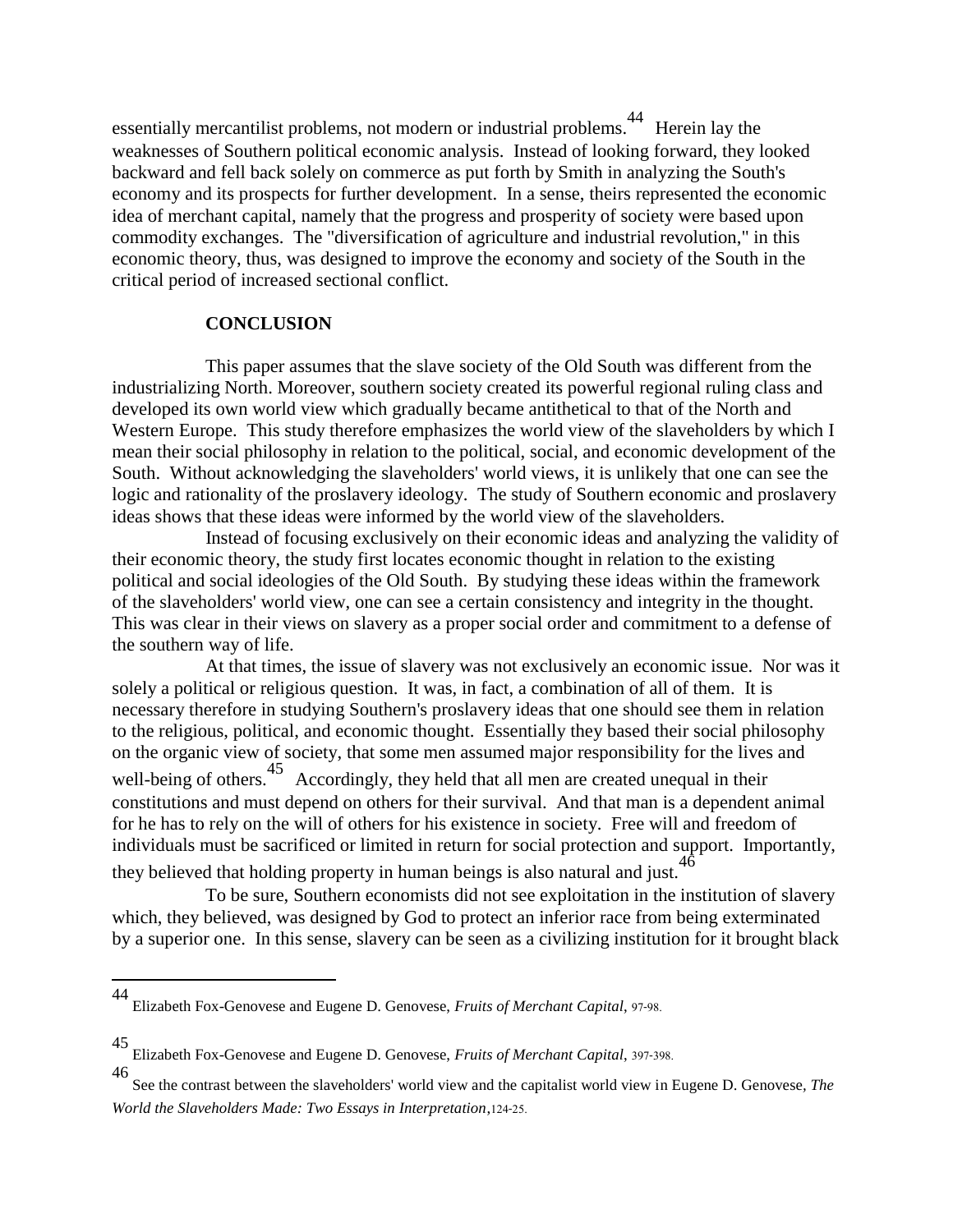slaves to live together with whites in a modern society. With this belief they could reconcile the proslavery ideas with the idea of progress. For Southerners, it was not class conflict but sympathy among unequals that moved society to a higher level. Inequality among men led to the formation of society and served as the basis for the institution of reciprocal relationships.

 Central to Southern social ideas was the belief that there was and had been only one general form of social relations throughout history: the master-slave relation. It appeared, however, under different names, such as the relations between lord-servant in medieval period and capitalist-free laborer in modern times. Underlying this variety of forms was the continuing reciprocal relationship between the one who labors and the other who provides protection and care for the laborer. Southern political economists believed there were two forms of labor at all times--"hired men and bondsmen." The one worked for his master on a temporary basis, the other for life. In justifying the slave system, they stressed the dependent relations between the slave and the master. Under slavery capital and labor were in harmony because they were dependent on each other. In this world view, therefore, it was possible for Southerners to see that there was no such thing as exploitation of labor in the slavery system.

 In the defense of slavery as a social system, Southern political economists expressed the concerns toward nonslaveholders and poor whites of the South. For the South to be able to maintain its institutions, he believed that the well-being of the nonslaveholders and poor whites were necessary conditions. They realized that the slaveholding class had the most direct interest in the preservation of plantation economy in the South. Yet they always reminded the slaveholders that the well-being of every class in the South was a necessary condition for the progress and prosperity of the South. They advocated that masters should accept the responsibilities and duties of Christian morality and provide for the welfare and necessities of the slaves. For the nonslaveholders, they stressed the need to diversify the plantation economy. In order to open up economic opportunities for nonslaveholders and poor whites, he advocated using slave labor in manufacturing industries and investing landed capital in manufacturing and commerce. Expanded economic opportunity for nonslaveholders was De Bow's political objective in his call for an "industrial revolution" in the South. He had no desire to see the South industrialized like the North or England. For De Bow, the economic development of the South was not an end in itself, but rather, it was the precondition for the preservation of the institution of slavery, which, in turn, guaranteed the existence of the southern society.

 Central to Southern economic thought was the idea of slavery. In fact slavery, conceived as a social system, was probably the single most influential idea in determining his economic thought. His early proslavery ideas, based upon the Biblical arguments and Enlightenment philosophy, viewed slavery as a "positive good." This was a position he maintained throughout his life. In the 1850s De Bow's proslavery ideas were influenced by the increased sectional conflicts, and expanded to incorporate scientific and racial arguments in the defense of slavery as the best state of social organization.

 For Southern political economy, the moral question of slavery was a non-issue. Instead, when engaged in debates about slavery, they concerned primarily about which form of human organization, slave or free, offered the best prospect for the peaceful union of two unequal races. To Southerners one thing was clear, the future of the Old South was inseparable from that of blacks. And the destiny of the whites had to be shared with that of the blacks. They found the answer to the "union of two unequal races" in the institution of slavery, which, they claimed was the most natural form of human organization. It was suitable, not only for the South